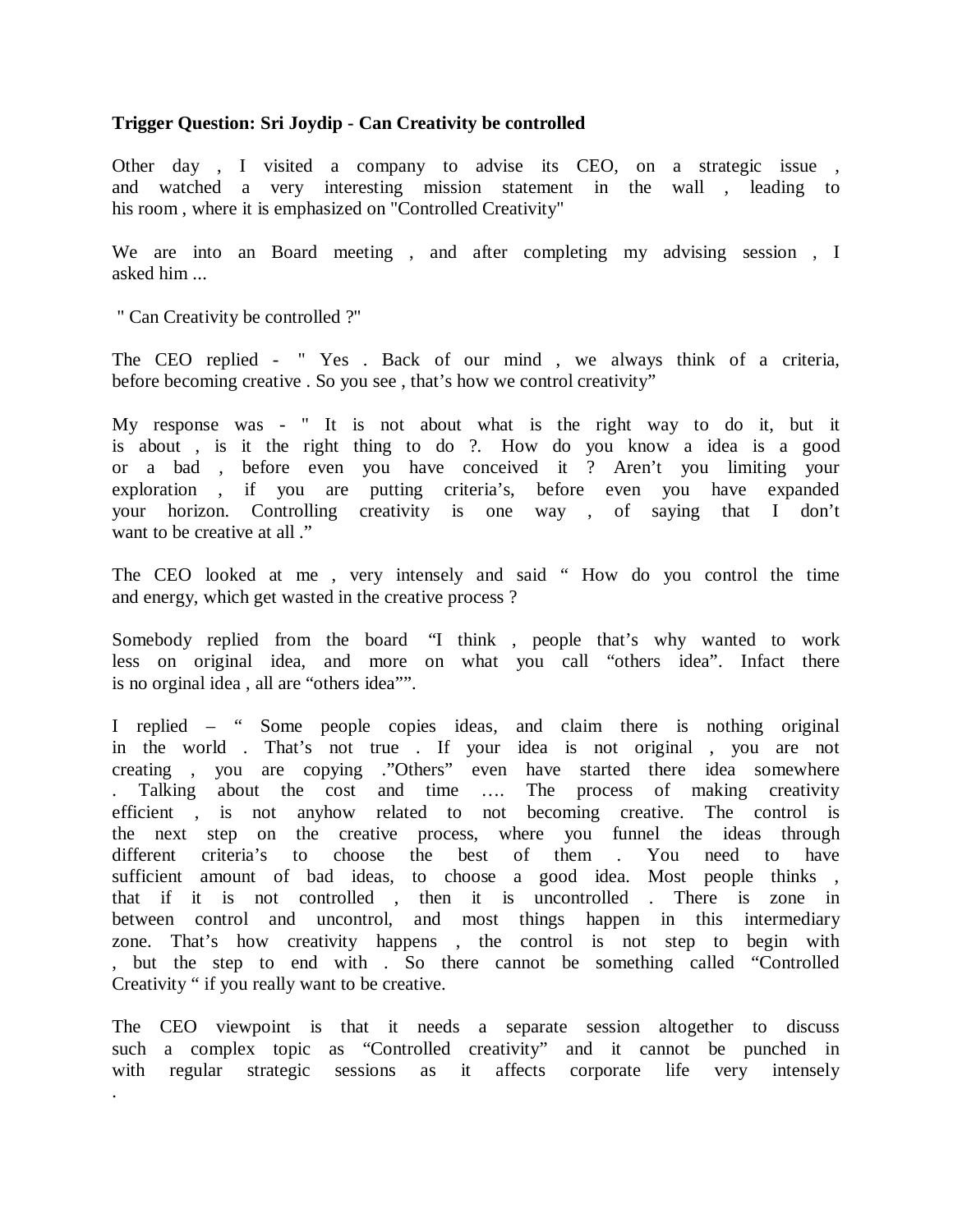On the meantime , I thought , it would be a good idea to seek a opinion here on these.

### **Interaction: Dr. L. Ramakrishnan**

You have given me an opportunity to recall an incident that took place more than 15 years ago.

Those were the days when our company was spearheading the Quality movement and PDCA was a mantra that everyone was expected to follow.

This happened during one of our presentations to the management. I was a member of the R & D team and in my presentation I discussed some of our research work. The Head of the Plant objected to my presenting the information without "fitting" it into the PDCA process. I told him that as a researcher I don't believe PDCA is the framework within which R & D will work. PDCA is OK for operator controlled issues. Research is about getting out of the box solutions and thinking differently. If PDCA is the route for success in R & D, many inventions would be on the table by this time. I quoted the Eureka story and told him to continue with PDCA for only the operator controlled activities or activities that fit into that format. He was furious and threatened me with the consequences of my not following the procedures of the company. Having worked in India and abroad in research laboratories of repute, I just told him to mind his business and not to interfere with the research methodologies.

I fully agree with you; creativity (however you call it or name it) cannot be achieved by the logical thinking process. Anything achieved by LTP is a routine. Creativity does not happen in a vacuum. One has to have a lot of knowledge in various subjects and the sudden gelling of a combination of specific areas of this knowledge that makes one to invent new ideas. Unfortunately most of the CEOs (not being researchers themselves) confuse Development with Research and innovation. That explains the concept of "Controlled creativity"...to them creativity perhaps is, for example, improving the yield, reducing waste, cost cutting, substitution of materials, efficiency improvement etc. These are important; but to call improvements achieved in them "Creative" is an indication of the understanding of research by the management !! I can probably attend a CII Conference on Energy and copy a few projects that others have carried out elsewhere; for a CEO who was not exposed to these events, it may be a creative solution for his problems. I appreciate that such improvements are necessary and are motivating to the employee; but we should give credit only when it is due. It depends on the person who uses this term, creativity, to define it for his purpose; his definition may not be universally accepted.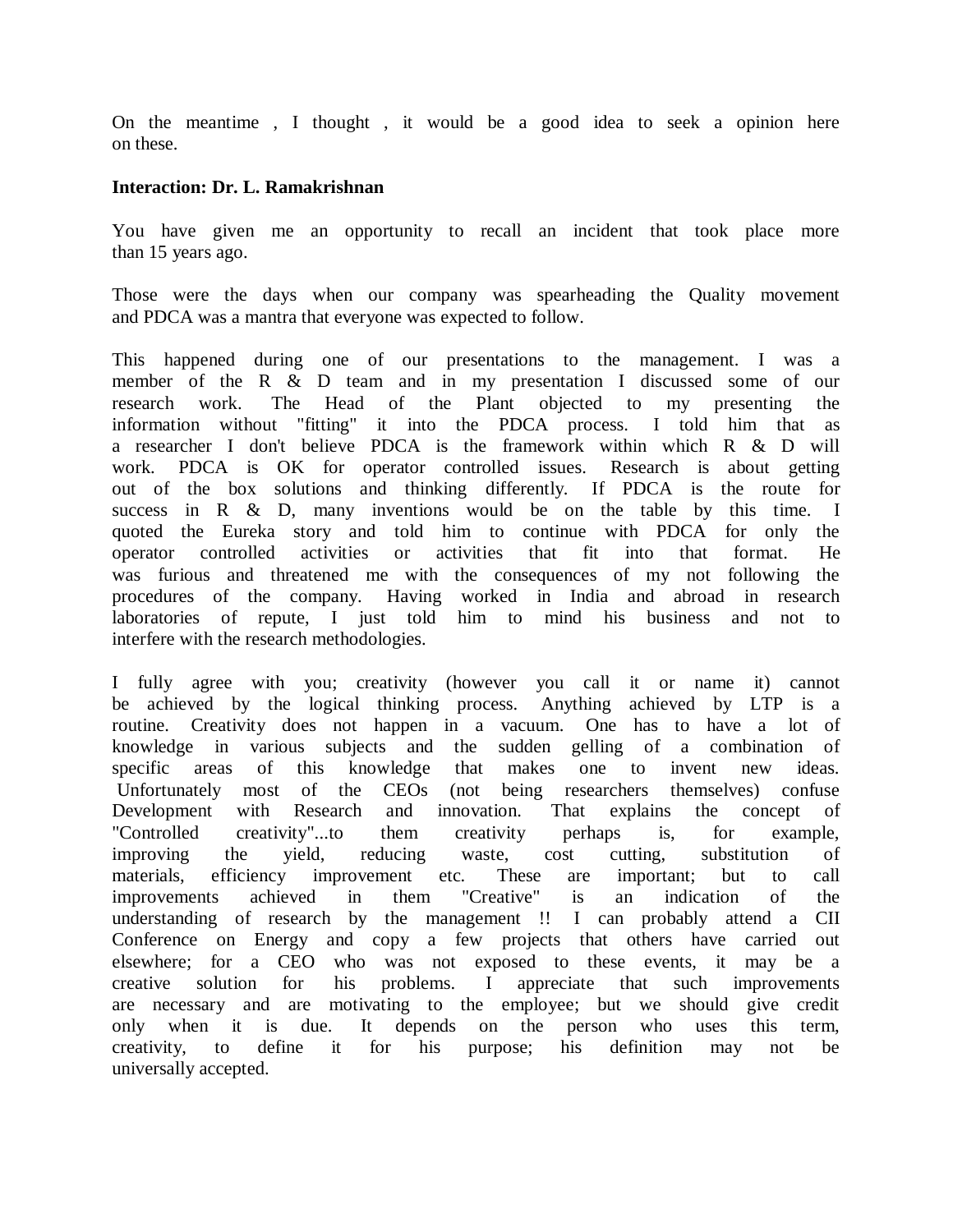### **Interaction: Dr. GG Shastry**

There can't be any "Controlled Creativity". Creativity is a process to look beyond. If you put limitations how to think, the very essence of creativity is lost. In creative process we allow every idea however obscured/vague/radical to come in and then we start choosing the one which suites the organisational needs.

#### Interaction: Sri Virendra Goel

Perhaps the gentleman using the terminology wishes to convey the message of controlling the creativity or directing the creativity towards a implementable action plan. A business leader is making this statement because creativity can be an abstract also that does not convert into a business plan hence of no use to a business leader.

#### Interaction: Mr. Stephen

Sometimes external circumstances many a times become an impediment to creative thinking....like if a Gun is held to the temple and a person is asked to concentrate...his eyes would often be darting to the finger and trigger rather than concentrating on what the person is forcing one to do....

During my stint in the entertainment Industry....one of my colleague who was handling the M.P. market once happened to drop-in at the Dealers residence on a Holiday to see if he could pursuade the Dealer into making the due payment which he had been dilly-dallying....this Dealer was residing in a private bungalow outside of colony area and M.P. at that time had some notorious characters of Gabbar type...the moment my friend stepped into the drawing area with a strategy to wean the payment from him....he just walked into the gentleman who had just finished cleaning his Double Barelled Gun...and sighting him...he held it up ...pointing it straight at his head.....my friend just forgot all the strategies....the collection visit turned into a social visit....and he left after having a cup of tea....

Similiarly I too had an experience which even now raises my heckle....during my first stint in Ministry of Textiles...where I served as Junior Investigator...I was doing a survey in Delhi on behalf of AEPC for the status of Ready Made Garment Manufacturers and Quota allocation.I had taken an appointment with the Director of a Garment Manufacturing/Exporting Firm and at the appointed time I went to his office and the Reception asked me to go straight in...I knocked on the door and after getting a confirmation I opened the wooden door and had taken a few steps inside to walk across the room when suddenly from one side of the Desk where the Gentleman was seated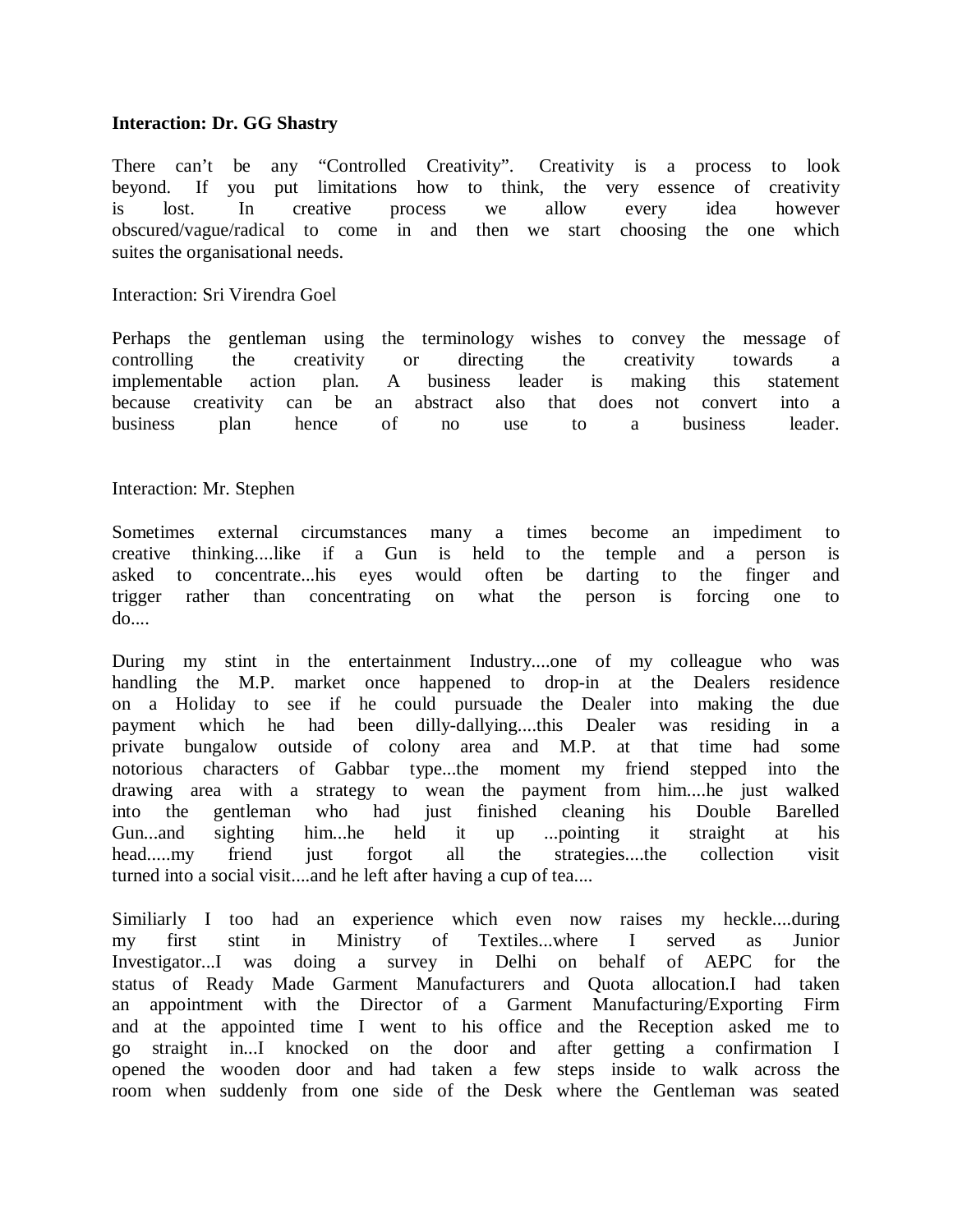a massive Chinese Boxer with the most ugliest face one could see...rose up....I just froze there for a moment and without moving any muscle..I asked the gentleman..." Does it Bite ? "....he smiled and said just walk across casually and take the seat....he will sniff you and return back to its position. I did as informed and at that point of time I was more concerned for my health than the survey questionaire I had framed in the paper....

So you see....Mission statements on the wall make a pretty picture and halt your thoughts to provoke you...but in reality it is the situations which make an individual act...positively or negatively...outcomes range from Posthumously honoured Ashok Chakra to Govt.footing the medical bills....but the choice is ours.....

# **Interaction: Prof. Vizay Kumar**

CEO, who thought he is controlling creativity, is, perhaps only suggesting issues to people. Obviously, we think and get ideas on the issue we take up. without any issue, you do not develop ideas. Thinking, the thinking with knowledge, is the process of getting ideas to lead to creativity. The ideas can never be controlled. Your CEO means, instead of 'controlled Creativity, 'stimulated creativity'. Even in teaching, we always think, how better we can present the paradigm to the students so that it is simplified to understand. Therefore, there is always an issue to think. Tell this to your CEO friend in your next meeting.

## **Interaction: Dr. Mandi**

**Dears** 

I agree with that everything Indian B Schools is BAD..when somebody says .. But I also ask a question for the same person who came out with such a statement on Bad condiciton in Indian B Schools.

As a faculy member, I can do and change certian things in my class room to impact to make B Schools better.

I am quite satisfied in the last 10 years for what I am doing at NITIE with couple of colleagues on this issue. With my experience I had i confidently say that faculty can do lot and lot.

More in due course.. dr mandi, professor of dhandha..NITIE Mumbai

#### **Interaction: Dr. SN Ghosal**

I think controlled creativity should mean creativity within limits of the organization's capabilities both of fund and intellectual. When one is not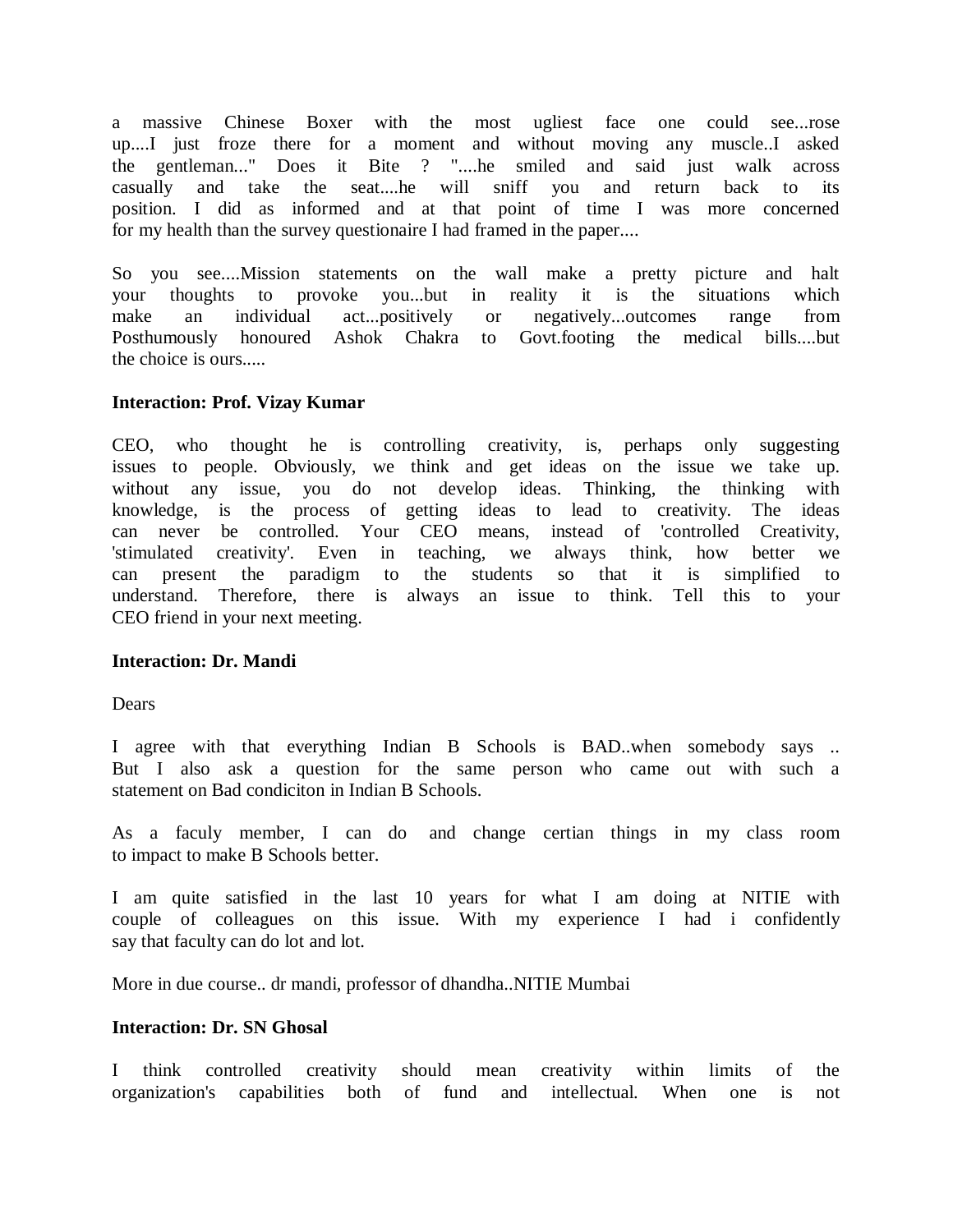prepared to bring external resource both fund and thought, it may be said that the organization has adopted the strategy of controlled creativity. Obviously it is not an ideal alternative strategy as any individual or institution who loves to stay closed door would not progress much and perhaps sooner would reach its ultimate downward journey. I therefore wonder how any progressive institution seeking outside cunnilingus could confine to controlled creativity. But the world is a strange place, anything and everything could happen that may keep u thinking and innovate ideas and strategies to counter these.

# **Interaction: Sri Joydip**

Is "innovation" and "creativity" a word, only found in management books and in reality it is all "shameless stealing" in the name of Corporate benchmarking.

# **Interaction: Sri Virendra Goel**

I would like to suggest a look at the whole thing as under: 1. CREATIVITY is a brain wave that one may have during the course of carrying out the responsibilities or having dialogue or reading or viewing or analyzing/evaluating or finding solution to a proplem (if one is attentive, sensitive concerned passionate ) etc. etc. 2.The process of translating this idea into an implementable plan is process of controlled creativity. 3Successful implementation of the plan is called INNOVAION.

# **Interaction: Dr. SN Ghosal**

Branding creativity and innovation as 'shameless stealing' is nothing but a 'shameless mindset' as even copying may lead to further improvement thru creative and innovative thinking and mind set as could be seen in Korea and at present in China. If creativity would not have been there, people like Steve Jobs would not have been admired for his Apple. We should in fact encourage creativity as often it dies within due to lack of encouragement and funding.

# **Interaction: Prof. Arun Singh Ruhela**

As air, as water so as the thoughts.. must for life.. must for living.. and thoughts can be Bombs on Heroshima as well TB/HIV fighting drugs.

Old models of business gave us Maximization, and now we are creating equations for Optimization..!! Also, Optimize use of moments of Life... some takes bus of Yoga and some some walks on the path of spirituality...!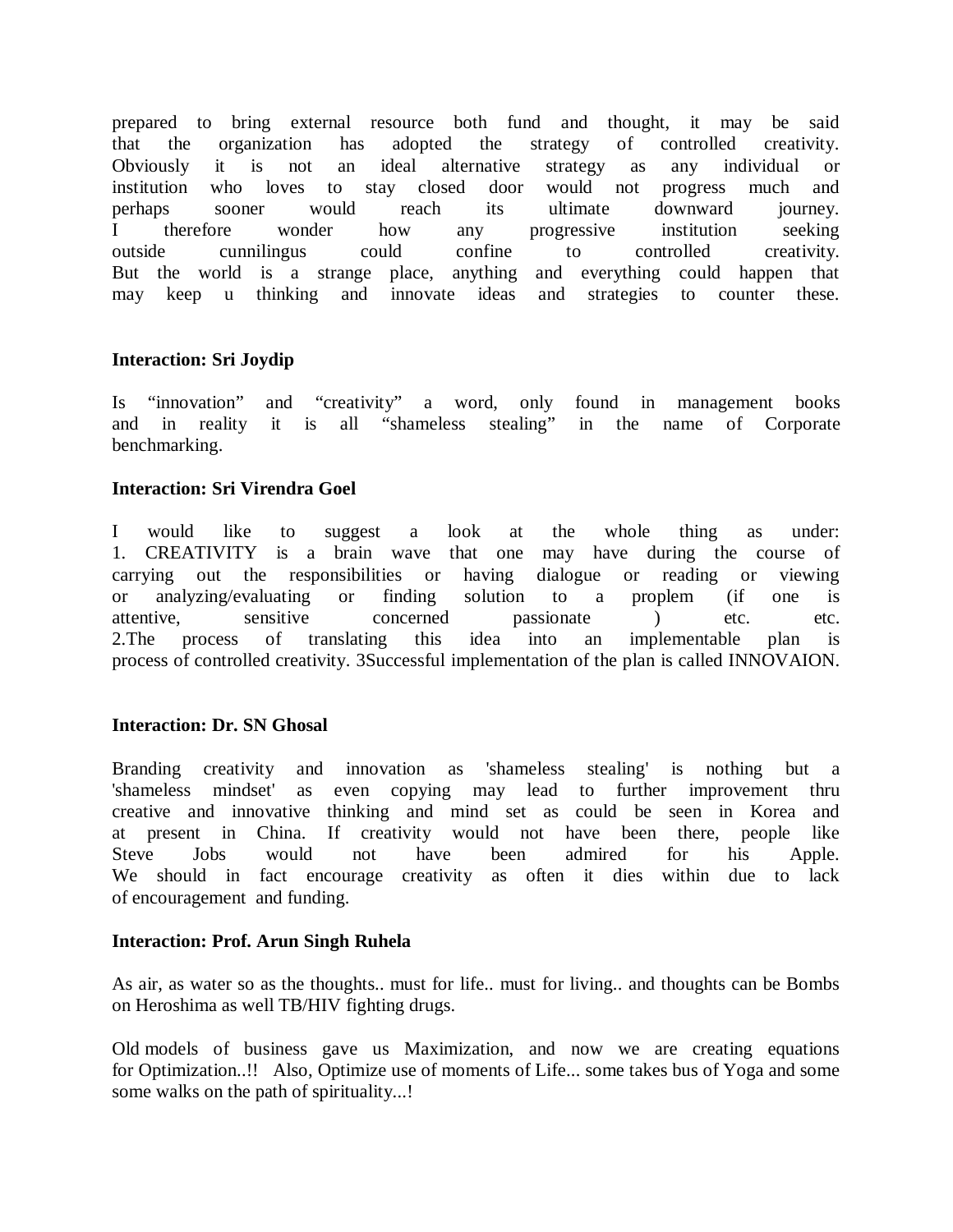and the locus then created by extremes points of maximization, optimization is "Creative Control".. constant yet changing.. changing but constant.

On the other side of same coin we find a beautiful picture.. ever-evolving picture of another two conflicting points.. One is PROFIT and other is WELFARE.. and both have to be Perceive independently.

And here is the hidden key.. how to Perceive the Welfare in Profit and Vice-verse.. and that is " Controlled Creativity"

Teaching toddlers, engaging old-people, surgery... all comes in domain of Controlled Creativity.. or "Conformity with/in/and creativity".. one has to perceive his own word between the two.. !

## **Interaction: Sri Virendra Goel**

Corporate can not and should not do anything. It is the team leaders who have to engage in Creative Controls to allow creativity leading to Innovation. Corporate should take the responsibility of providing resources for third step i.e. implementation of a well designed plan without ifs and buts.

#### **Interaction: Mr. Stephen**

Innovation & Creativity can be found in another Book besides the Management Books...this book is known as Dictionary....or Encyclopedia...

Actually the 'Shameless stealing' that you mention is actually Plagiarism to which some people who lack Creativity and Innovation resort to....but in the end...Righteousness catches up like the long arms of the law and when the truth comes to light...the person looses face. Every Individual is endowed with the Gift of Knowledge from our Maker but the trials and hardships act like the fire which makes the gold shine brighter and gives it shape and design through the hands of the artisan. Likewise individuals face trials and temptations in their endeavour to find their ground but when they are guided by mentors who are intent in giving their ideas a new direction....they realize their potential and give out their best. The appreciation for their contributions spurs them to do even better but the high expectations thereafter puts pressure on them and then at times being weak....the person succumbs to it and plagiarises from other works and presents it as his own...thereby cheating himself besides trying to hoodwink others.....and for that one moment of weakness....their entire hard earned reputation is put at stake....the realization thereafter often breaks them.....the pain thereafter and the guilt...keeps hurting for a lifetime.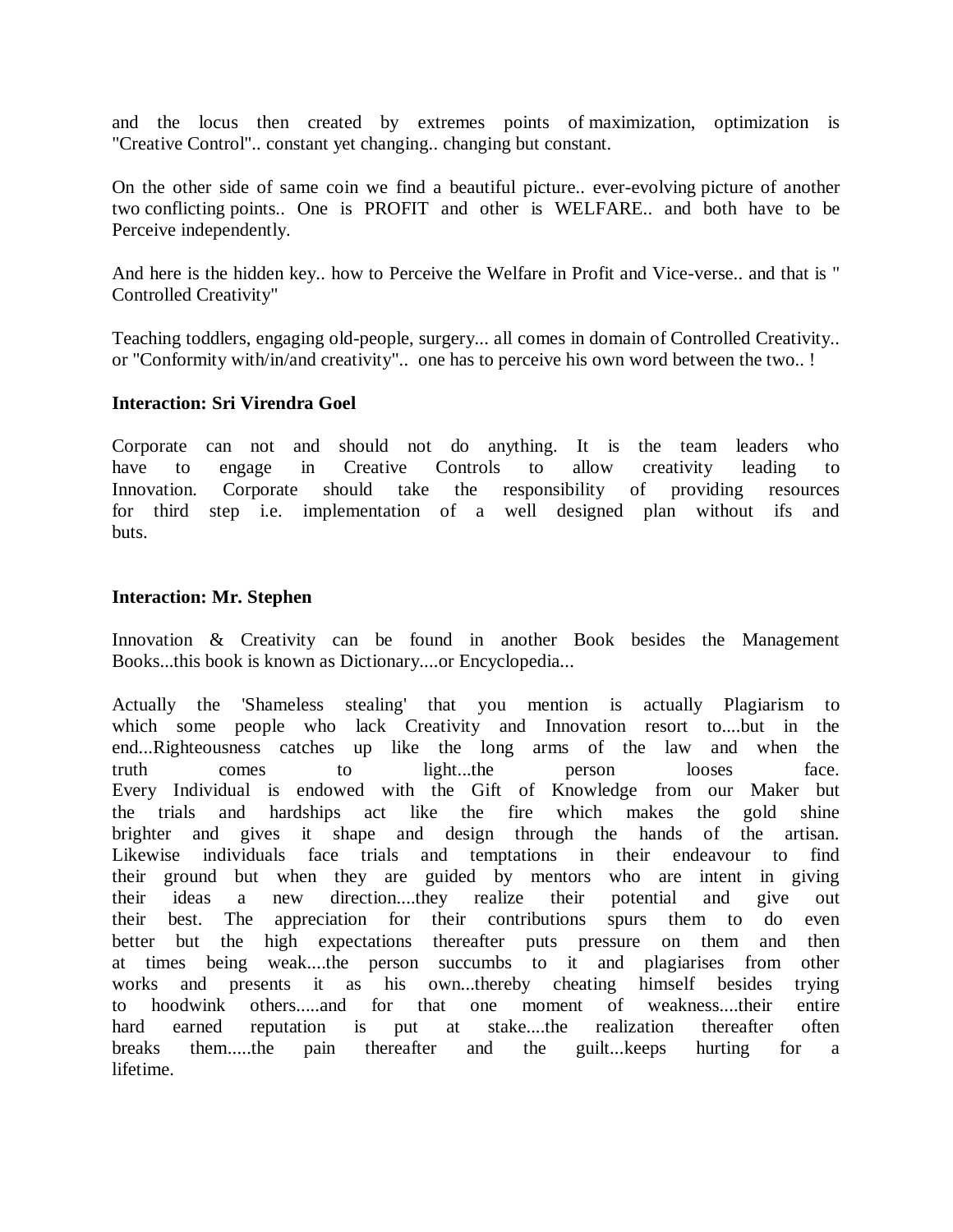## **Interaction: Dr. Padma Mishra**

Controlled creativity or creative control

Both are relevant..... you may ask how...

Well Controlled creativity.....could imply in the positive sense as something which yields positive results, like environment friendly products, use of genetic engineering for improving health ...etc And not in negative sense like products which are not healthy and safe.....or using genetic engineering to have designer children....trying to play god...No that is not controlled Creativity...........that is destructive, dangerous and uncontrolled.....

Controlled Creativity .....can be very strong message if translated adequately keeping all stakeholders in view..... It could stand out to mean....there is nothing that cannot be corrected.....and there is nothing that cannot be taken care of..

creativity is very difficult to control.....to do so one must be conscious and take decisions of using creativity wisely..... for there is always a chance of falling into the trap of going too far..... endangering the lives and wealth of many people......

Now for the Creative Control......this could lead to improvement in processes, Day-to-day business operations, employee management.....Which need to be controlled ....BUT ...CREATIVELY

## **Interaction: Mr. Stephen**

Very Well Made Out Argument Dr.Misra.... Yes I agree with you on Controlled Creativity as far as it benefits mankind....stem cell research breakthroughs which promise an end to many ailments are a welcome research which I'm sure everybody would agree...

During my visits to Ghaffar Market in Karolbagh, Delhi....I often come across youngsters...could be school drop-outs...repairing mobiles, uploading softwares, expanding the memory of Mobiles....though perhaps they haven't had a formal Class Room training, they perhaps picked up the skills working as apprentices under trained Supervisors/Owners.

Quite some time back....Uttam Nagar ...a small suburb in Western Line of Mumbai...was more popularly known as U.S.A. and the copies of imported items would find the duplicates emerging out of this small suburb which even won a patent case thereafter modifying the marking on the product as Made as USA. Can we call this Plagiarism....??? After all it is somebody else's Idea ?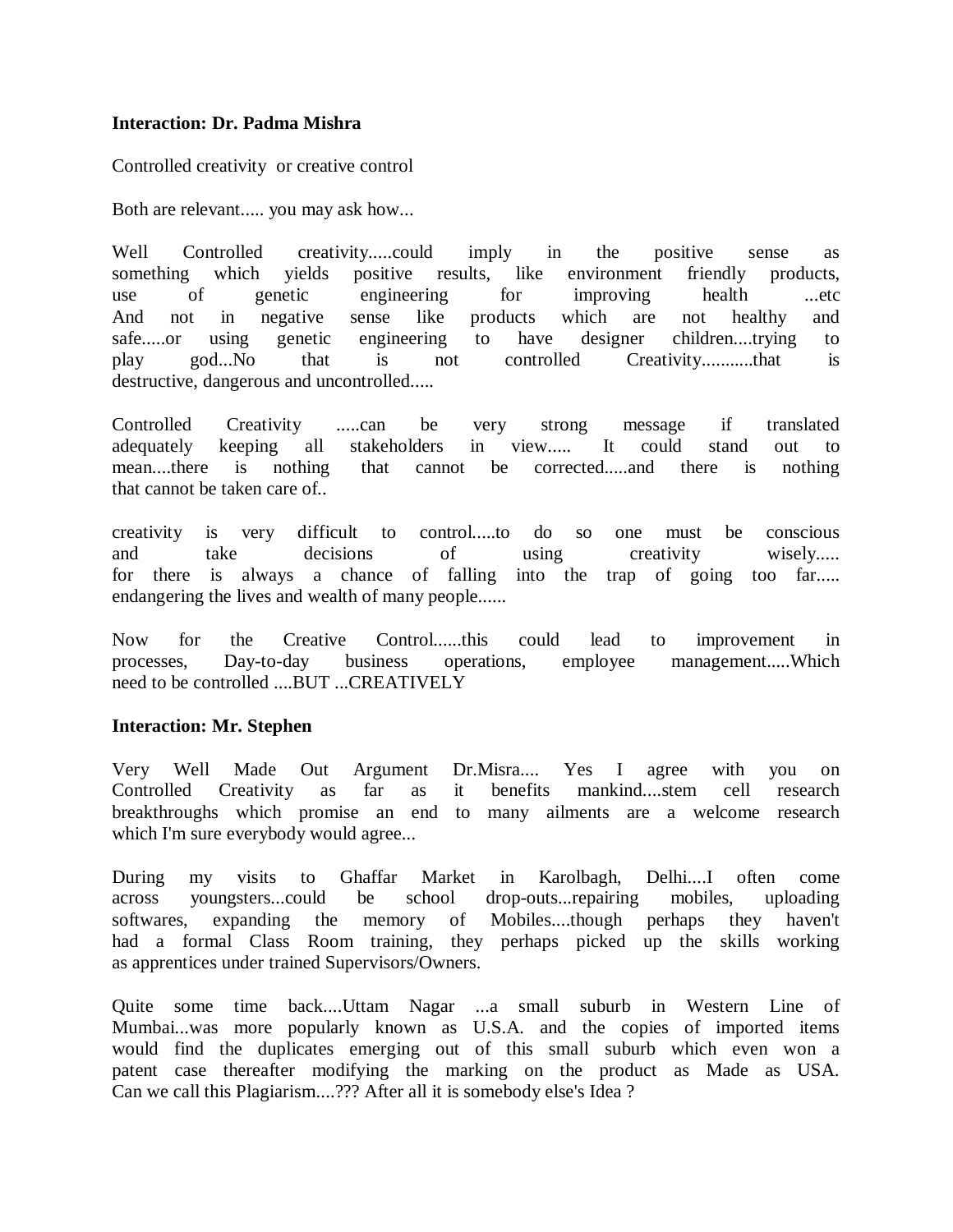The Coco Ad War between Thums Up and Pepsi....was almost a slander campaign trying to tear into each others creativity.....and ultimately Court had to intervene.

### **Interaction: Prof. Raj Verma**

Creativity leads to innovation and journey towards excellence. Thread started with Industry and lost in academia.

In Corporate' Creativity' is never controlled (particular CEO may be exception). It is promoted , formalized, moderated and rewarded.

Creativity and innovation leads to competitive advantage and Intellectual Property Right is a tool to take strategic advantage. Future Wars will be IPR Wars.

All leading organizations promote creativity in the form of Idea Schemes, Suggestion Box or some name like Eureka, Anveshan etc. Even training in Creative Thinking is given. I used to train even shop floor persons along with engineers in creative thinking. In one of the organization I was given responsibility of IPR (Intellectual Property Rights). I motivated people to think even silly and put in idea scheme.Even a helper can give an excellent idea.

Corporate process is that all ideas goes to Committee which scruitinize the idea and selected ideas goes to management for action. Persons giving ideas are recognized and rewarded. One may call it a Controlled Creativity but organizations refrain in using such terminoogy.

While giving performance rating I used creativity / innovation to increase the rating. On Scale 1 to 5, Rating 3 is given if you full fill your KRA ( Key Responsibility Areas) and KPI (Key Performance Indicators), Rating 4 is given if you exceed the expectations and results by working productively and addding value to organization. Rating 5 is given where persons shows creativity and innovation.

People who used to be afraid of even sharing ideas on Tea table were motivated that they are thinking excellent.It has resulted in 17 Patents.

Particularly in Management Education students are taught that all creative ideas are workable. Even the idea of a novace or new joinee may be excellent. Professors should inculcate that new generation students are more creative than we professors. Projects are some of the tools to judge productivity in students.